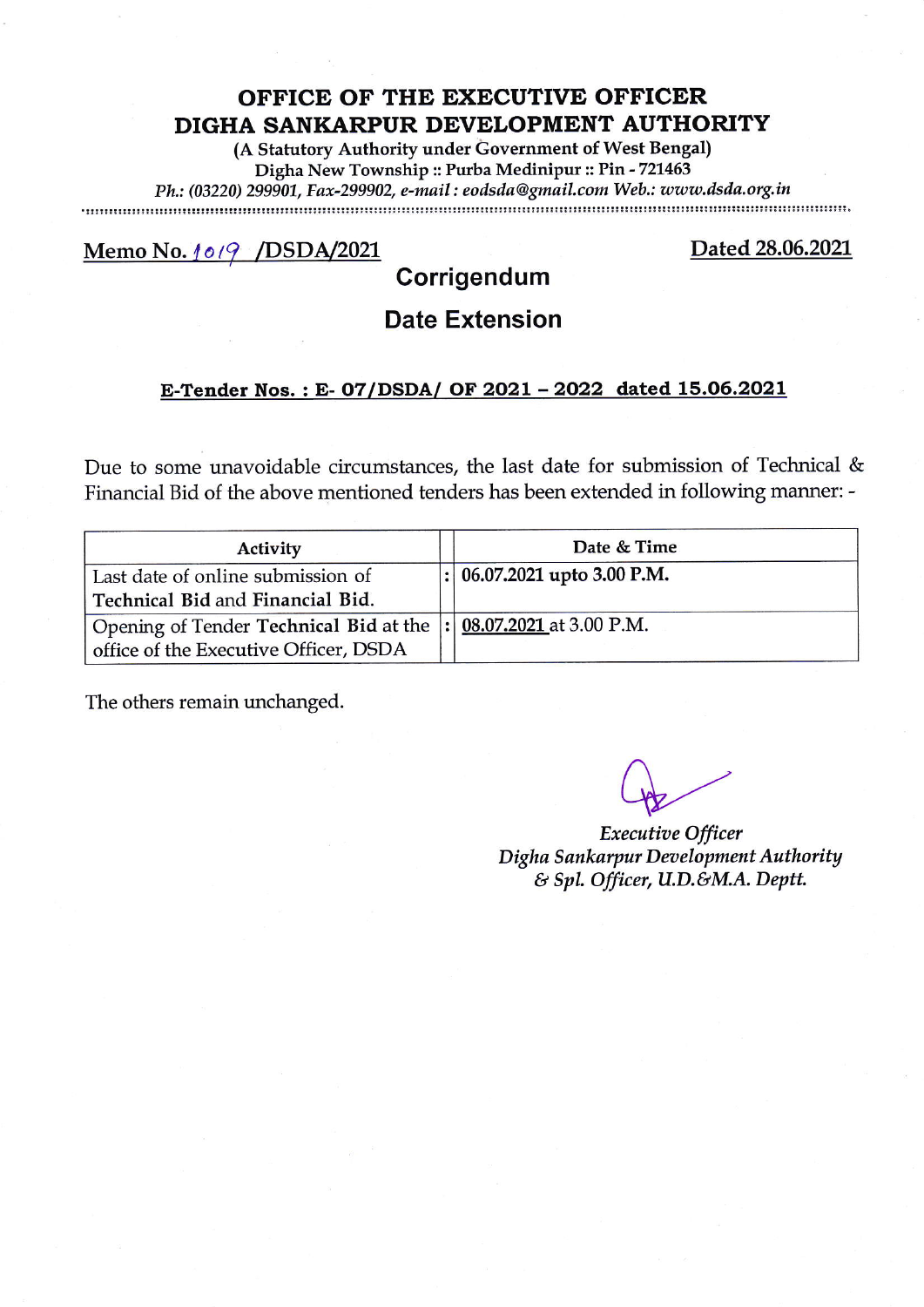(A Statutory Authority under Government of West Bengal) Digha New Township :: Purba Medinipur :: Pin - 721463 Ph.: (03220) 299907, Eax-299902, e-mail : eoilsila@gmail,com Web.: toww.ilsila.org.in

#### Memo No. 10/7 /DSDA/2021 Dated 28.06.2021

## Corrigendum

### Date Extension

#### E-Tender Nos. : E- O1O & E-O1I/DSDA/ OF 2O21 - 2O22 dated 21.O6.2O21

Due to some unavoidable circumstances, the last date for submission of Technical  $\&$ Financial Bid of the above mentioned tenders has been extended in following manner: -

| Activity                                                                                                   | Date & Time                     |  |
|------------------------------------------------------------------------------------------------------------|---------------------------------|--|
| Last date of online submission of<br>Technical Bid and Financial Bid.                                      | $ : 05.07.2021 $ upto 3.00 P.M. |  |
| Opening of Tender Technical Bid at the  : 07.07.2021 at 3.00 P.M.<br>office of the Executive Officer, DSDA |                                 |  |

Executioe Officer Digha Sankarpur Development Authority & Spl. Officer, U.D.&M.A. Deptt.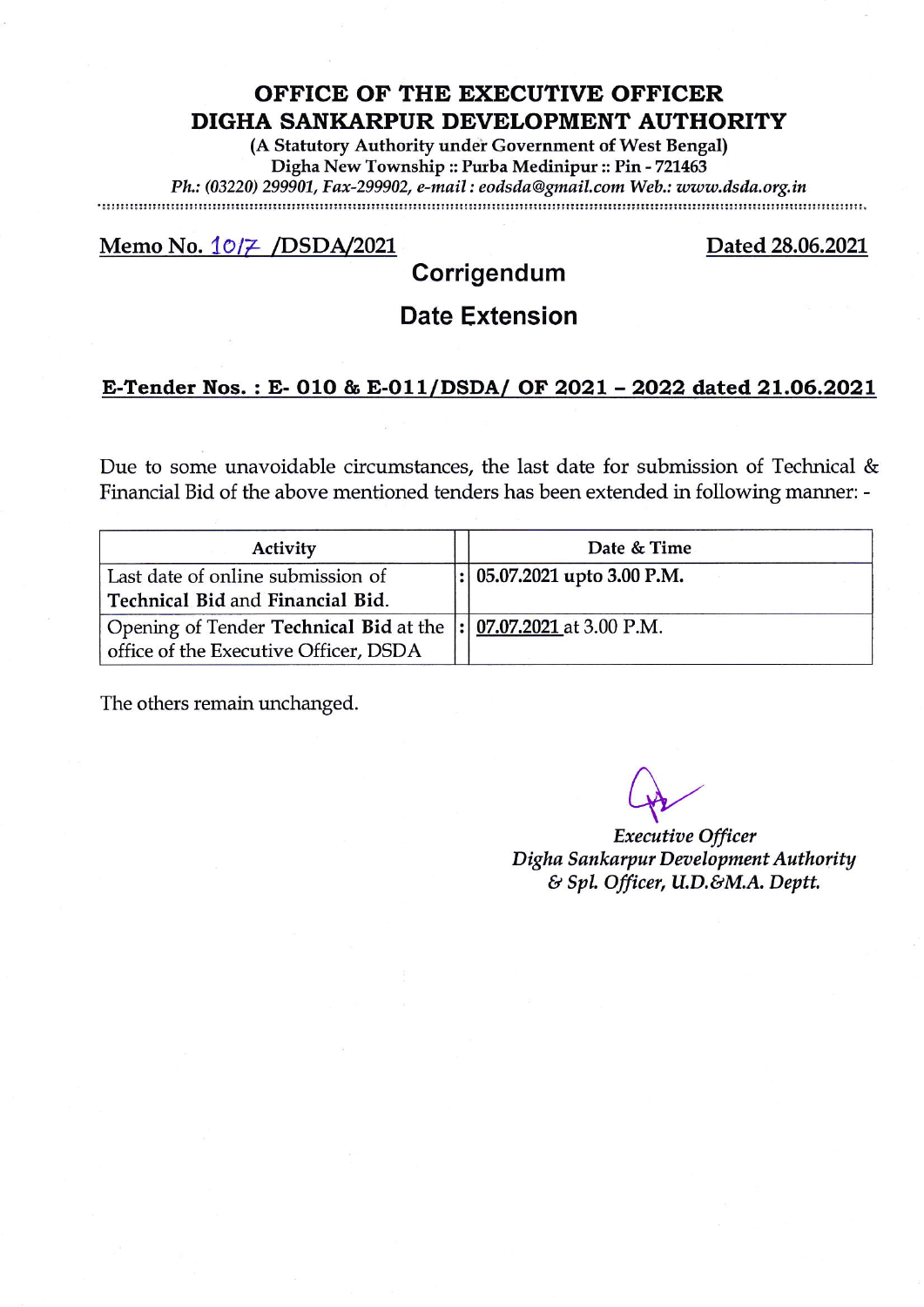(A Statutory Authority under Government of West Bengal) Digha New Township :: Purba Medinipur :: Pin - 727463

Ph.: (03220) 299907, Eax-299902, e-mail : eoilsila@gmaiLcom Web,: uuw,ilsila,org.in

#### Memo No. 10<sup>2</sup> /DSDA/2021

Dated 28.06.2021

### Corrigendum

# Date Extension

#### E-Tender Nos. : E- O12 to E-Ol4/DSDA/ OF 2O21 - 2022 dated 21.O6.2O21

Due to some unavoidable circumstances, the last date for submission of Technical & Financial Bid of the above mentioned tenders has been extended in following manner: -

| Activity                                                          | Date & Time                     |  |
|-------------------------------------------------------------------|---------------------------------|--|
| Last date of online submission of                                 | $ : 12.07.2021 $ upto 3.00 P.M. |  |
| Technical Bid and Financial Bid.                                  |                                 |  |
| Opening of Tender Technical Bid at the  : 14.07.2021 at 3.00 P.M. |                                 |  |
| office of the Executive Officer, DSDA                             |                                 |  |

Executive Officer Digha Sankarpur Development Authority  $\&$  Spl. Officer, U.D.&M.A. Deptt.